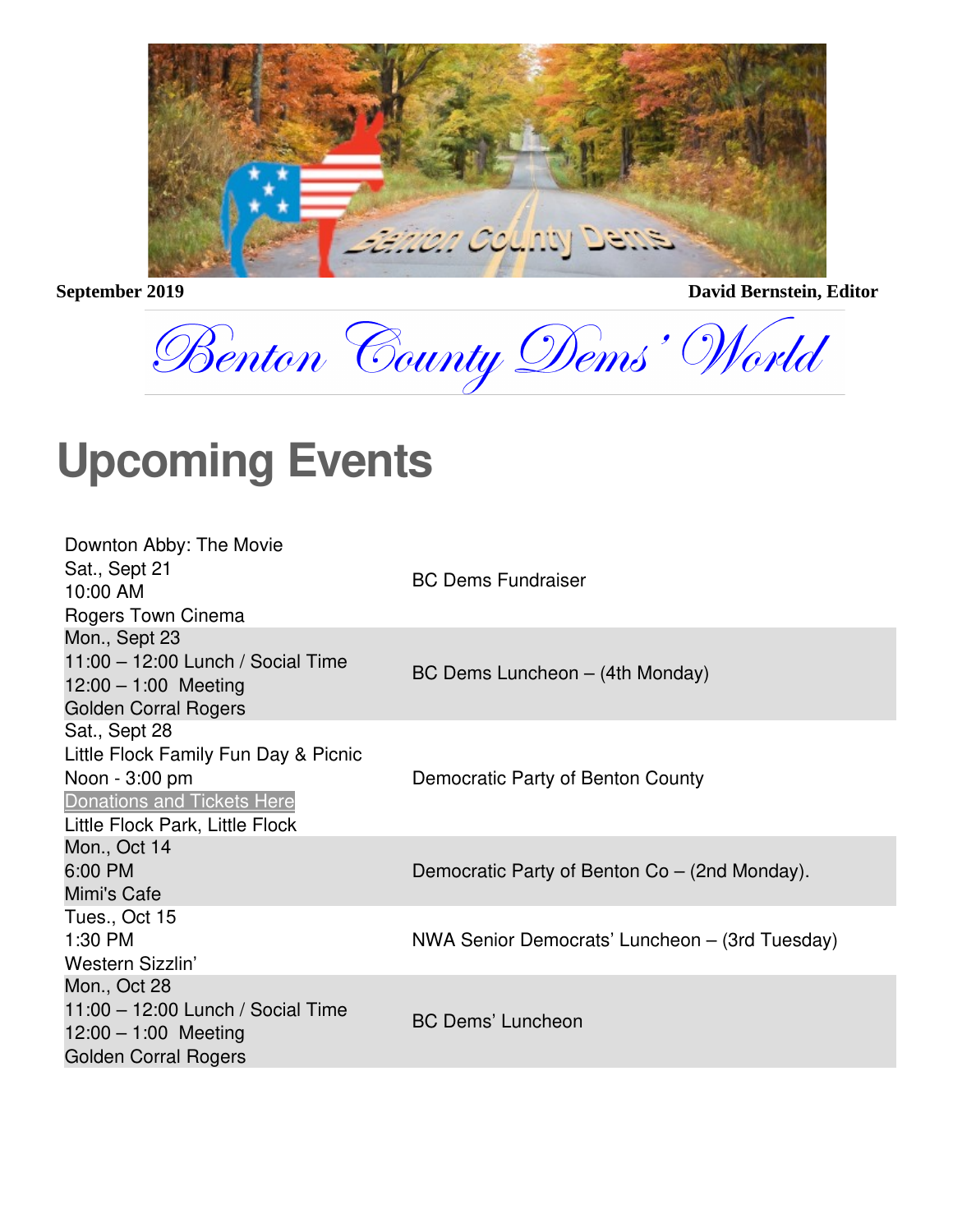# **This Month's Speaker**

### **Kaci Churchill**

**Founding Member of NWA Moms Demand Action**

Kaci Churchill, originally from Kansas City, Missouri, has called various towns across Northwest Arkansas home for several years. She attended **Northwest Arkansas Community College** and the **University of Arkansas**, where she studied Sociology and Criminal Justice. Currently residing in **West Bella Vista**, she works as a substitute teacher in the Gravette School district and is raising three young feminists. **She was a founding leader of the Benton County Moms Demand Action group in 2017**. Kaci is an avid baker, a (cheap) wine enthusiast, and great appreciator of a very rare few minutes of quiet.



## **Sept. 24 is National Voter Registration Day**

#### *What It's All About*

Every year millions of Americans find themselves unable to vote because they miss a registration deadline, don't update their registration, or aren't sure how to register. National Voter Registration Day wants to make sure everyone has the opportunity to vote. On this day, volunteers and organizations from all over the country will "hit the streets" in a single day of coordinated field, technology, and media efforts. **National Voter Registration Day seeks to create broad awareness of voter registration opportunities** to reach tens of thousands of voters who may not register otherwise.

Find out how you can get involved at <https://nationalvoterregistrationday.org/>

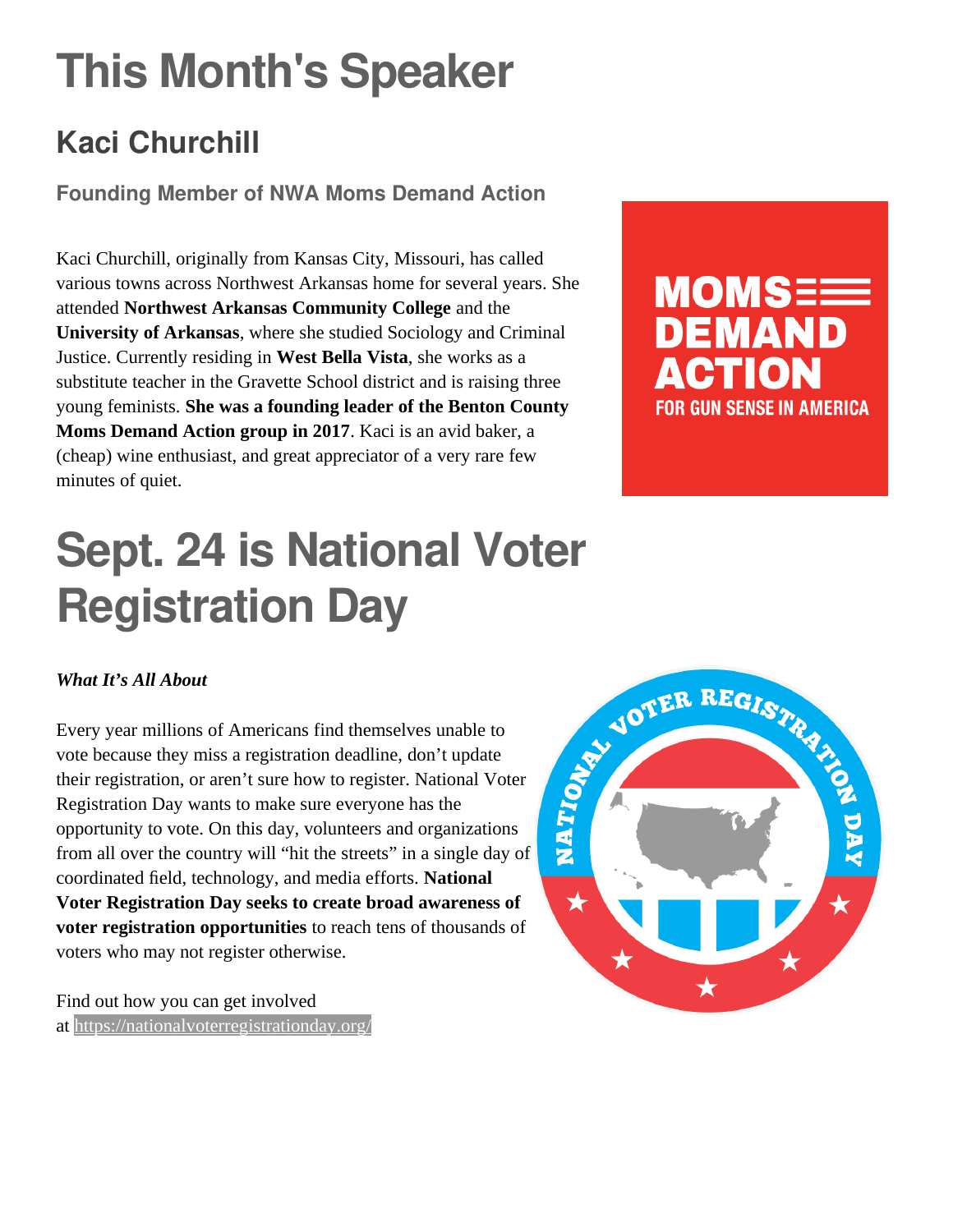## **The President's Memo**

### **Help Monitor Our Elections**



It has recently been revealed that Russia tried to access the voter rolls of, not a few, but all 50 states during the 2016 election and three were actually penetrated. Although there is no evidence that anything was perpetrated upon them, it is clear the Russians will be redoubling their efforts to influence the 2020 election. There *is* already evidence of this. In the last four years, they will have made significant technological progress and we are facing a dangerous situation. Due to all the publicity about what happened, other nations will be emboldened to try the same.

The leadership from the White House regarding this threat has been to do nothing and, thanks to Mitch McConnell's refusal to bring legislation aimed at fortifying our equipment and procedures to the floor of the Senate for a vote, we are in a precarious position.

Fortunately, here in Arkansas, it is a requirement that there be a paper trail of all votes cast, allowing for validation of vote totals. Unfortunately, 13 states do not have any means to do so!

Beyond that, what can we do to oversee the process locally? We can station Democrats as poll workers and poll watchers to keep an eye on what happens at each polling site. There are only four states that do not require workers of more than one party at the polls and the great majority require equal numbers. Arkansas is one of those four. Many of our teams here are made up solely of Republicans and this can lead to lax attention to the rules, one of which is chatting about political views among themselves. As one of our members noted, when there is someone of the opposite party present, most of this slackness disappears.

Let's accomplish this. The Elections Commission is seeking additional workers. Their number is 271-1049. The day that one works and the day of training are both paid. This is something many of us *can* do.

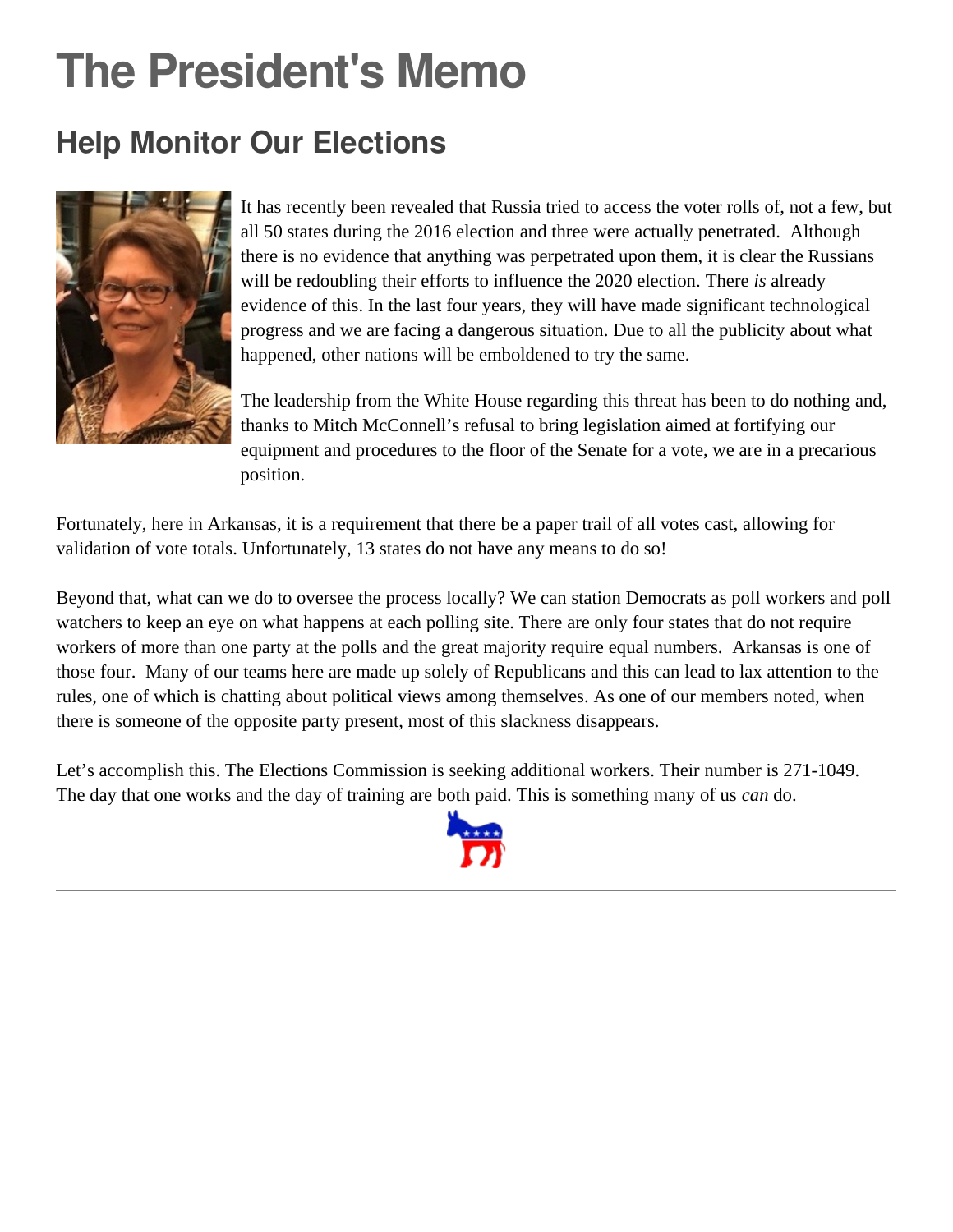#### **Train to Become a Poll Worker**



The political party composition of Benton County poll workers is significantly skewed with Democrats underrepresented. Please consider exercising your civic involvement by becoming a poll worker.

Follow the link below to apply and submit your application. Mandatory training is scheduled for early January so submit your application ASAP!

[https://bentoncountyar.gov/election-commission/wp-content/themes/bentoncounty/documents/sites/14/2019/02/](https://bentoncountyar.gov/election-commission/wp-content/themes/bentoncounty/documents/sites/14/2019/02/Election-Commission-Job-Application.pdf) [Election-Commission-Job-Application.pdf](https://bentoncountyar.gov/election-commission/wp-content/themes/bentoncounty/documents/sites/14/2019/02/Election-Commission-Job-Application.pdf)



#### **BC Dems Movie Fundraiser**

Sat, Sept 21, 10 am Rogers Town Cinema

> **Tickets \$15 contact Bill Beck 855-1872**

Online credit-card ticket purchase is also available **[here](https://www.bcdems.org/fundraiser.html)** for \$15.76\*\* (check-in with Bill Beck from 9:30 to 9:55 am at the theater)

Tickets may also be purchased with cash or check from Bill Beck at the theater, but advanced purchase is appreciated.

(\*\* includes \$0.76 processing)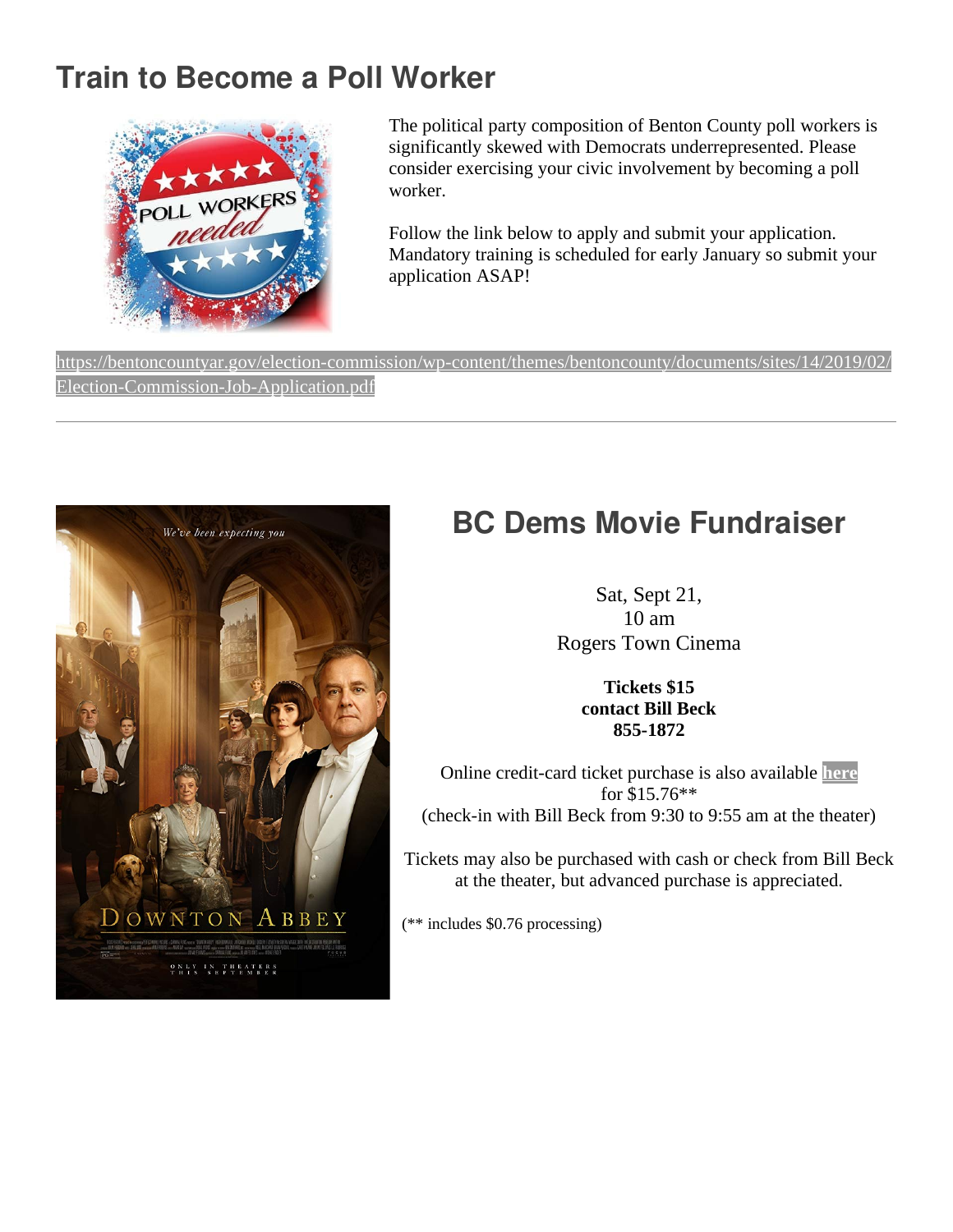## **Candidates for BC Dems Executive Committee**

#### **Walter Hinojosa**

**Candidate for Executive Vice President**

My name is Walter Hinojosa and I am writing to you because I can't be at this month's club meeting. I am a Democrat without prefix or suffix or cash...to paraphrase someone from my home state of Texas! I am old enough to be cynical about our current political predicament, but remain steadfastly sarcastic, instead!

Politics began for me in 1960 when I was 10 years old and passing out JFK emery boards in Houston, Texas. Since then, I have held more political offices and done more campaigns than I can remember. For example, for a decade I served as Party Secretary of the Texas Democratic Party.

What drives me today to seek the VEEP position of our club is to do my part in fixing the mess we are in in 2020. Since 1960, every four years this little Chicken Little has sounded the alarm, "the sky is falling!"...THIS TIME I REALLY MEANT IT!

I was born in Houston, but I got to Arkansas as quickly as I could. I am a Hispanic Irishman. My dad's first ancestor to the New World, Francisco de Hinojosa came here from Spain in 1522. My mom's Irish ancestors didn't get here until 1723.

I am retired now, but my profession was that of Ignorance Fighter, often a first responder! I battled ignorance in the classroom, leaving that battlefield to take up the challenge of hand-to-hand combat with ignorance in Texas' state legislature. For two dozen years I served first as the Legislative Director for the state's teacher's union, the Texas AFT and then as the Legislative and Political Director for all of labor in Texas.

In 2007 I returned to the classroom as Adjunct Professor of Politics at St. Edward's University in Austin. I taught there for 2 years until we moved to our hunk o'heaven on Lake Brittany in Bella Vista. My current and lovely wife, Sally and I have been here for a dozen years. She's a painter and gee you should see the walls in our home!

For eight years I taught American Government at NWACC. My course was fondly sub-titled, "The Gospel According to Walt", but I re-retired in May. Once upon a time, I served as Vice-Chair of the Benton County Party. I serve as Treasurer of the Hispanic Caucus of the Democratic Party. And, I am President of the NWA Central Labor Council.

If you do choose me as your VEEP, my goal is to work with Julia and the club to do our part in ending the Reign of Error that began in 2016!! Please vote for me or otherwise, I will have to find other avenues in order to continue to "shoot the finger" at Republicans! Cordially, *Walter Hinojosa*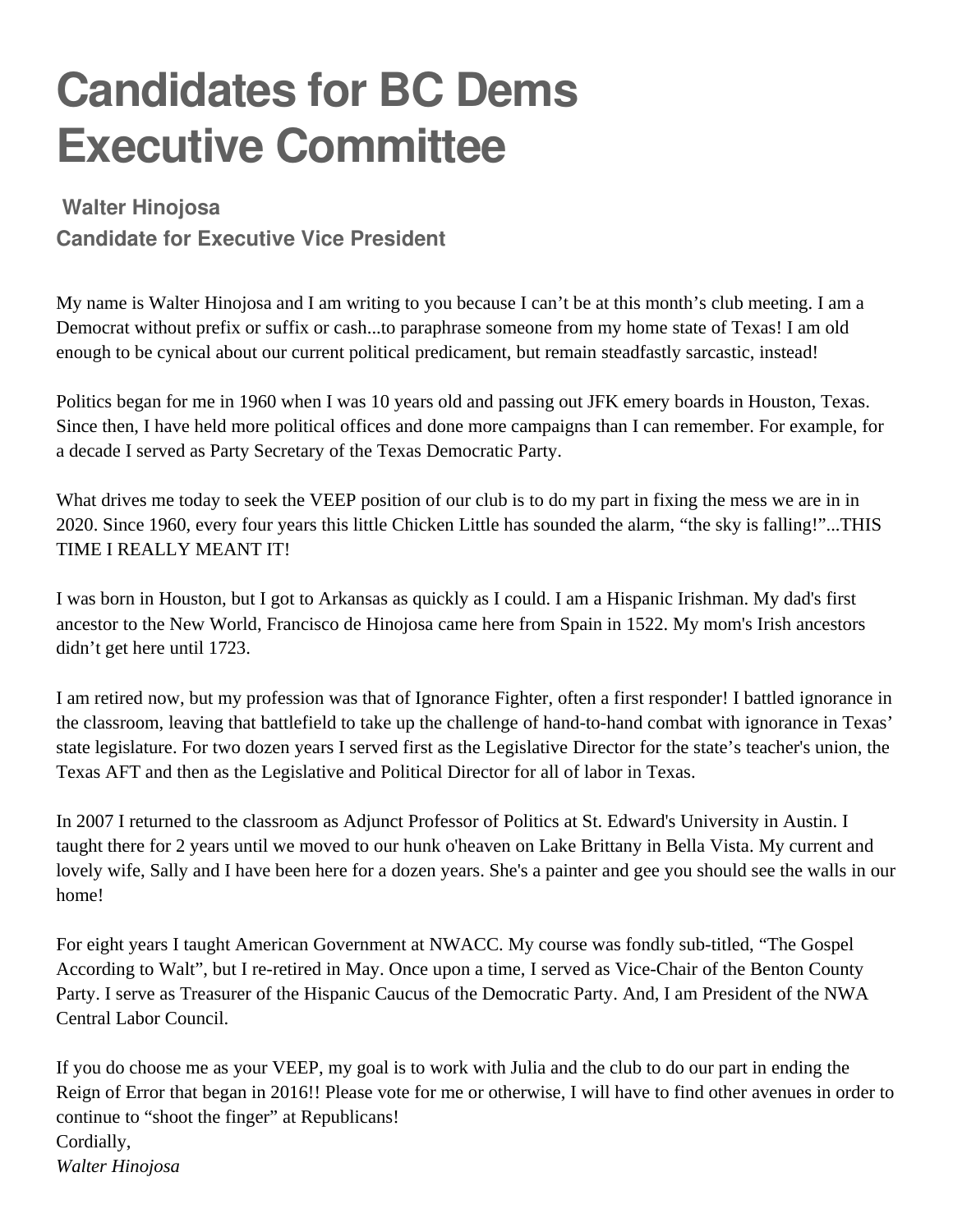#### **Deborah "Deb" Ostas Candidate for Board Secretary**

Deborah Ostas (Deb) comes from a long line of Democrats dating back to her grandparents, immigrants from Czechoslovakia who proudly voted for FDR. Deb spent most of her 40-year career teaching outside Austin, Texas, working with minority students. She retired to Bella Vista in 2015.

Currently, she works as an adjunct instructor at NWACC and is an active member of the Northwest Arkansas Writers' Guild. Deb believes that after Donald Trump the biggest problem in the world today is the inequitable distribution of wealth. She lives on Lake Windsor with two dogs and a cat.

**Tim Boyer Candidate for Board Treasurer**

I have been a Social Studies teacher, a commissioned officer in the USAF, and an Adult Education Director for Pulaski County Special School District, and Benton County since 1979, retiring from NWACC in 1995.

I am a fiscal conservative and a social liberal and have characterized myself as a political independent until the 2000 elections. What has happened to our government over the two most recent Republican administrations sickens, frightens, and angers me?

# **Little Flock Family Fun Day & Picnic**

### **Saturday, September 28, 12-3 p.m.**

Fellow Democrats:

The Democratic Party Benton County invites you to sponsor and attend the annual Little Flock Democratic Family Fun Day & Picnic on Saturday, September 28, 2019, from noon to 3:00 pm at the Little Flock Park next to LF City Hall. The Little Flock Picnic is a Democratic tradition dating back over 50 years and is one of the DPBC's biggest fundraising events of the year.

We are in grateful appreciation of your strong and continuous support of this important event. We are already seeing many wonderful Democrats announcing their candidacy for the 2020 election. The funding raised by the DPBC goes to assist our candidates, the Democratic Headquarters, and budgeted expenses. Realizing that many



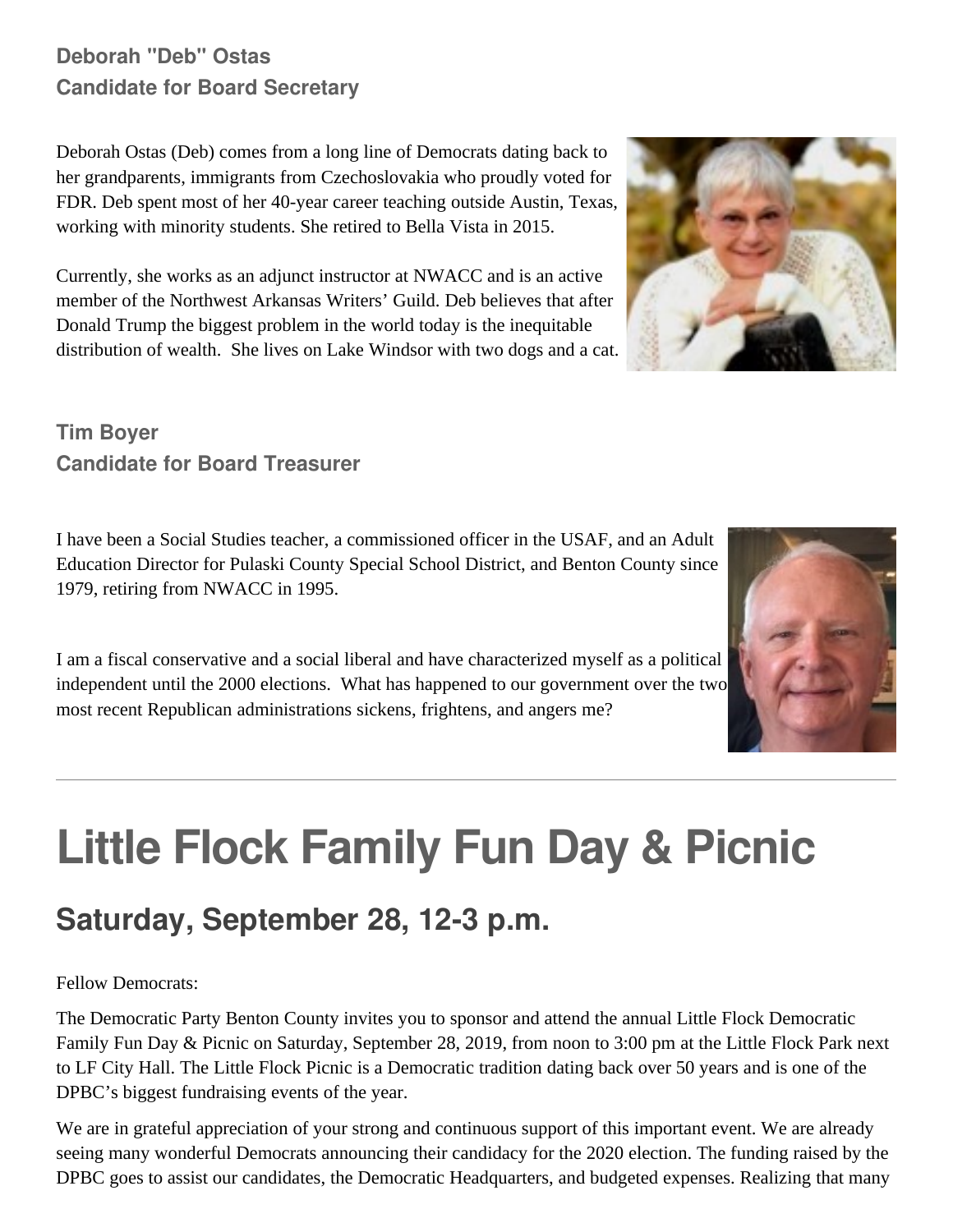candidates at all levels are asking for donations, we ask for your help to continue building the DPBC. Being "all politics is local", we take this commitment to the party seriously as we realize that the future of the Democratic Party of Arkansas rests with Northwest Arkansas relative to our rapidly changing demographics.

Thank You for your support and commitment to the Little Flock Family Fun Day & Picnic.

Bring a chair and join us at this catered event. There is a beautiful new playground for the kids and we will have a bouncy for the kids as well. We ask for your help as we work to uphold the principles and values of the Democratic Party.

You have several options to purchase your tickets or sponsorship:

- 1. [Use this link to jump directly to purchase tickets](https://secure.actblue.com/donate/littleflock2019) for this event. You will be directed to the account options.
- 2. Individual tickets are \$15.00 each with kids under 12 free or sponsorships can be purchased by visiting our website [www.democraticpartybentoncounty.org](http://www.democraticpartybentoncounty.org/) and click on "Events" then copy-paste site into your browser.
- 3. FB account [www.facebook.com/democraticpartybentoncounty](http://www.facebook.com/democraticpartybentoncounty) , then click "Events" and click "tickets".

For more info please call Larry at 479-381-7443 or email Larry at [bentonvc@arkdems.org](mailto:bentonvc@arkdems.org).

Thank You all for your support to build a better Arkansas and America. Larry Concannon and the DPBC Executive Board Democratic Party Benton County

## **Images From Aug 24 Voter Registration Training**

### **By The League of Women Voters**

We are organizing another voter registration training in Spanish (led by the League of Women Voters) tentatively scheduled for the morning of October 26th at 10 AM. Venue is

[First Christian Church](http://fccrogers.org/) (Disciples of Christ) Rogers, AR

For more information contact Julia at [JKBBentonCounty@gmail.com](mailto:JKBBentonCounty@gmail.com)



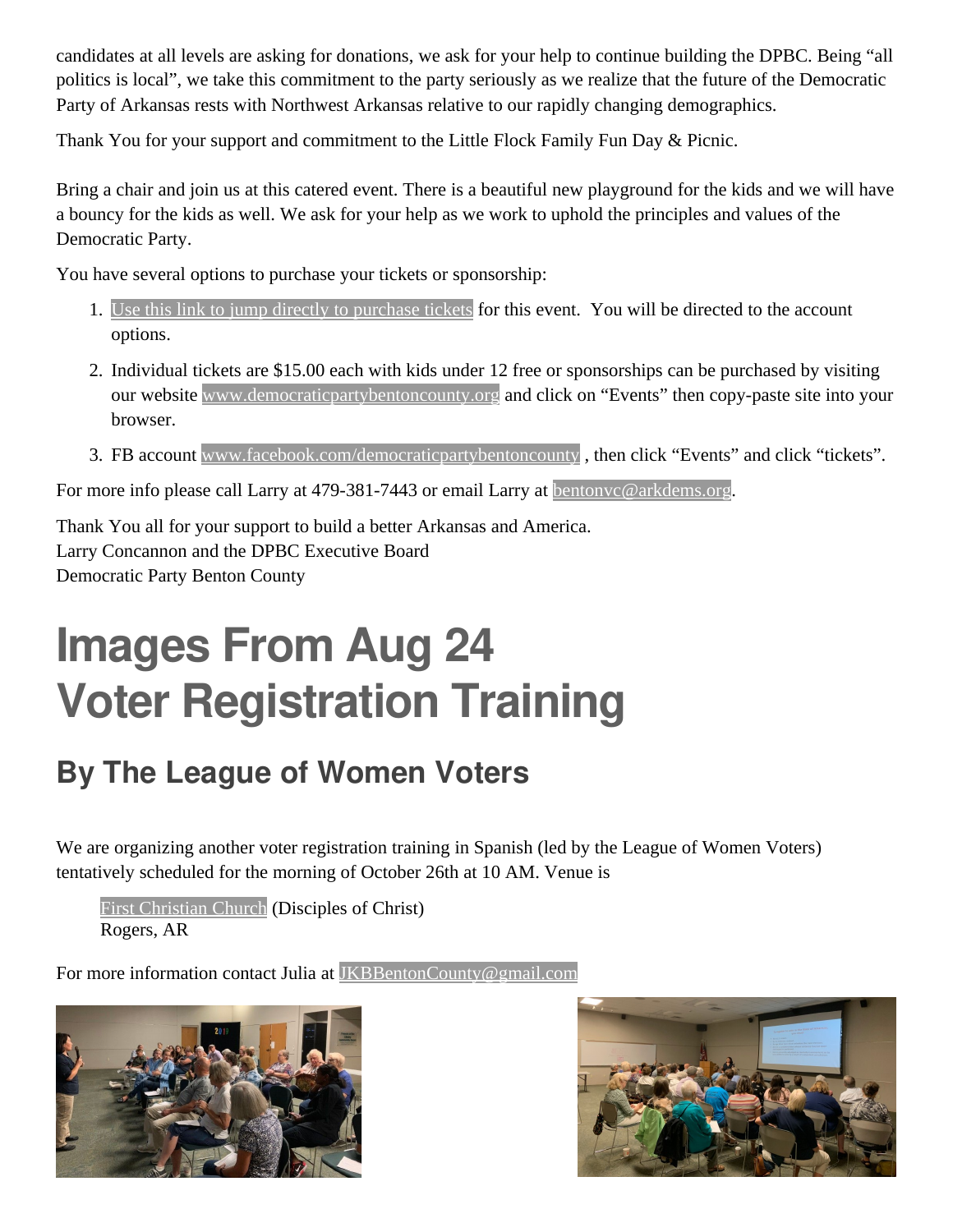

## **The ERA Status**



The 15 \*states\* that did \*not\* ratify the Equal Rights Amendment before the 1982 deadline extension set by Congress were **"Alabama, Arizona, Arkansas, Florida, Georgia, Illinois, Louisiana, Mississippi, Missouri, Nevada, North Carolina, Oklahoma, South Carolina, Utah, and Virginia."1** Since the 1982 deadline, two additional states have approved the amendment: Nevada in 2017 and Illinois in 2018. It is not completely clear whether those ratifications count or whether Congress had the authority to set an arbitrary deadline, or what. If they do count, only one more state ratification is needed to reach the required 3/4 count of 38 states. There is an equalrightsamendment.org site on the web that advises people in the remaining states to contact their U.S. Senators, but that advice makes no sense. If the approval process is still pending, it is in the hands of the 13 remaining State Legislative bodies,

one of which is Arkansas, not any elected Federal officials from the state. **In Arkansas, one would expect any appeal made to the current State Legislature would fall on deaf ears. We need first to change the makeup of the Arkansas legislature.**

Should one more of the 13 remaining state legislatures approve the ERA, then there will probably be a protracted legal challenge as to whether the Congress had any authority under the Constitution to place any termination date to the approval process (the Constitution implies the process is open-ended), or whether the 5 states (Nebraska, Tennessee, Idaho, Kentucky, and South Dakota) that subsequently rescinded their ratification after first ratifying the ERA are allowed to do so -- the Constitution only seems to provide for counting States that have ratified.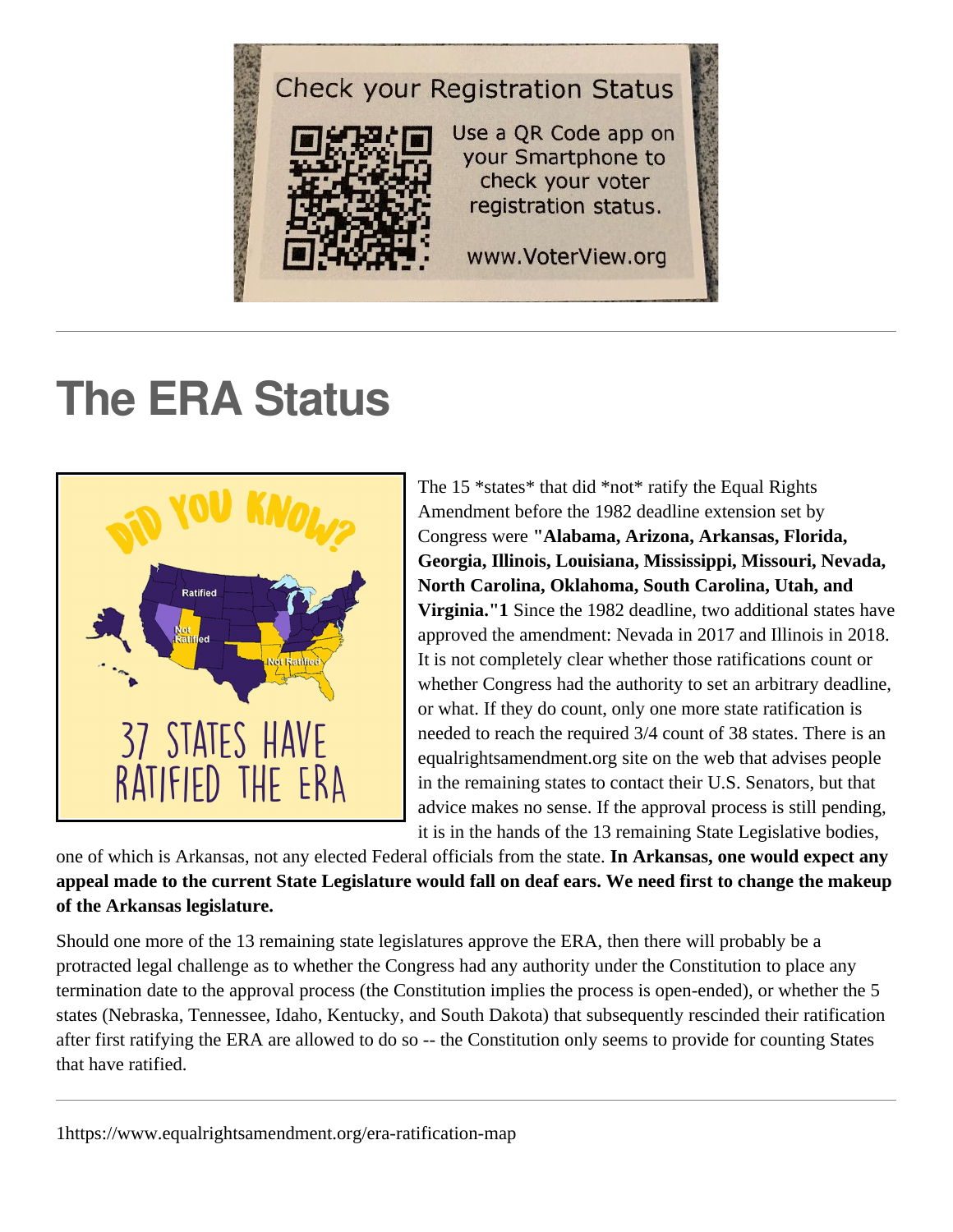## **A Call For Non-Perishable Food**



Our November BCDems general meeting will feature a speaker from the Northwest Arkansas Foodbank.

We are asking for donations of non-perishable food. You can bring your donation to the September, October, and November meetings. Of course, if you prefer checks will also be gladly accepted.

## **General Meeting Minutes**

#### **BENTON COUNTY DEMS August 26, 2019 - General Meeting Golden Corral, Rogers, AR**

President Eunice VanTuyl called the meeting to order at 12:00 noon. She began the meeting by welcoming new members and visitors.

Katy Young led the group in the Pledge of Allegiance.



Julia apologized to the group because the scheduled speaker, Austin Ross of Planned Parenthood, was not able to attend. However, she said there will be a fundraiser for Planned Parenthood, led by Dr. Brandon Hall, Oct. 26. Anyone wanting tickets should see Julia.

Eunice reported the passing of long-time Democratic supporter and advocate Myra Moran. Myra's obituary indicated memorials in her name should go to the Rogers Public Library. Eunice passed around a basket for donors to make donations to the Library in Myra's memory. If members wish to make contributions at a later date, they should send their donations directly to Rogers Public Library in memory of Myra Moran. Checks should be made to the library.

The minutes and the treasurer's report for July were approved as submitted.

The nominations committee recommends the following slate of officers:

Julia Bailey – President Walter Hinojosa – Vice President Tim Boyer – Treasurer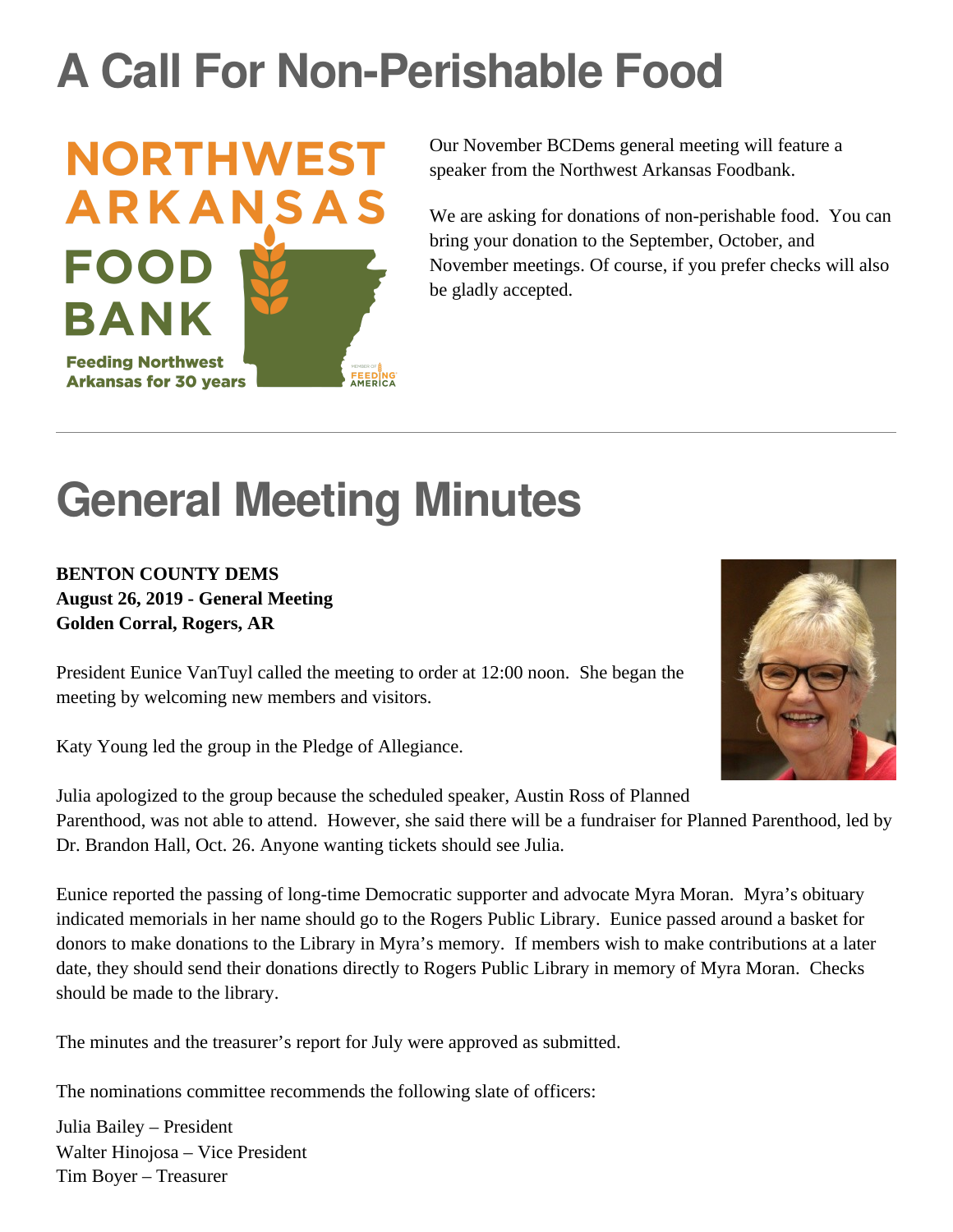The club by-laws require that anyone assuming an office be in attendance at a minimum of five meetings during the previous year. As Walter was working last year, he did not meet this requirement. Judith Bernstein moved this by-law requirement be temporarily suspended in Walter's case so he may fill the office of vice president next year. Joel Ewing seconded the motion, and it passed.

Eunice asked if anyone would be willing to fill the secretary position. Deb Ostas volunteered, and her name was added to the officer slate for next year.

Eunice thanked the members of the nominating committee for their work.

#### **Announcements:**

- **Next Month's Speaker:** Julia announced next month's speaker will be Kaci Churchill from Moms Demand Action. Kasey was present at today's meeting, and she told the group she is looking forward to bringing her group's message to BC Dems.
- **Newsletter issues:** For some club members who have Cox internet, their newsletters are going directly to their spam folders. Joel has struggled with this issue, and his advice for those people experiencing this problem is to create a new g-mail account and have the newsletter go to this account.
- **Poll Workers:** Julia passed around a list for people to sign if they are interested in becoming a poll worker. Workers must undergo training, and they are paid for both the training and the time they work. Carol Bobek suggested anyone having questions about voter registration regulations should go directly to the Secretary of State's office, 1-800-482-1127, or *sos.arkansas.gov*. Also, people may register to be a poll worker by contacting either Shelly or Kim at the County Clerk's Office, 479-271-1049.
- **Movie Fundraiser:** Bill Beck reminded everyone the next movie fundraiser will be Sept. 21, 10:00 a.m., at the Rogers Towne Cinema. The movie will be "Downton Abbey," and tickets will be \$15.00.
- **Digital Sales of Political Memorabilia:** Eunice reminded members they may donate meaningful political, memorabilia to be sold online. All money made will go to BC Dems.
- **Democratic Party of Benton County:** Larry Concannon reported the following:
	- Thirty-five people attended the recent Voter Registration workshop sponsored jointly by DPBC and BC Dems.
	- DPBC had a booth at the Benton County Fair.
	- The Little Flock picnic will be Sept. 28 from noon until 3:00. The theme will be "Family Day."
	- Several DPBC officer positions are currently open: treasurer, state committee member, president. Resumes are now being accepted for these offices.
- **Donations Needed:** Thurman Metcalf asked for donations of black/white paperback books for Benton County jail inmates. Linda Farrell asked for donations of backpacks or other suitable containers for use by homeless at the Fayetteville homeless shelter.
- **Celebration of Women's Equality Day:** Eunice noted that today is the 100 year anniversary of the adoption of the 19th amendment giving women the right to vote. She further pointed out that to date, the Equal Rights Amendment has not been ratified by enough states. A list of states which have not yet ratified the ERA will be included in the next newsletter.